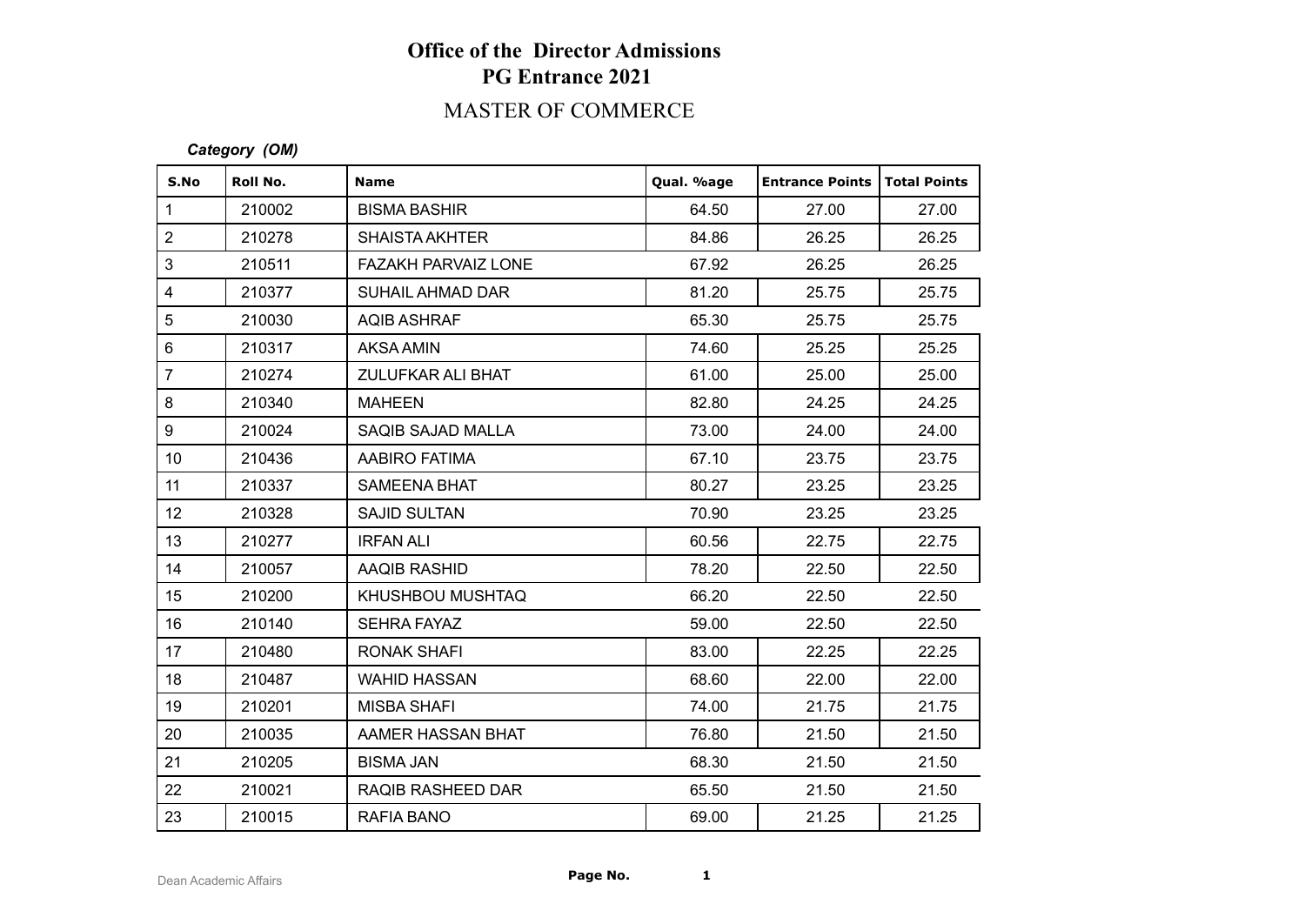## **Office of the Director Admissions PG Entrance 2021**

### MASTER OF COMMERCE

#### *Category (OM)*

| S.No | Roll No. | <b>Name</b>                 | Qual. %age | <b>Entrance Points</b> | <b>Total Points</b> |
|------|----------|-----------------------------|------------|------------------------|---------------------|
| 24   | 210263   | AUBAID NAZIR PAUL           | 65.22      | 21.25                  | 21.25               |
| 25   | 210063   | FAIZAH MOHAMMAD             | 63.00      | 21.25                  | 21.25               |
| 26   | 210017   | <b>OWAISA ZAHOOR</b>        | 73.90      | 21.00                  | 21.00               |
| 27   | 210202   | <b>IQRA MAJEED</b>          | 69.40      | 21.00                  | 21.00               |
| 28   | 210046   | <b>JUNADE AHMAD GANIE</b>   | 66.00      | 21.00                  | 21.00               |
| 29   | 210352   | UMAR KABIR RATHER           | 69.80      | 20.75                  | 20.75               |
| 30   | 210204   | ULFAT MAJEED                | 68.80      | 20.75                  | 20.75               |
| 31   | 210387   | <b>TANZEELA RASHID</b>      | 67.60      | 20.50                  | 20.50               |
| 32   | 210280   | <b>ISHFAQ HAMEED SHIEKH</b> | 67.10      | 20.50                  | 20.50               |
| 33   | 210321   | URSHMA ILYAS                | 82.80      | 20.25                  | 20.25               |

*Category (ST)*

| S.No | <b>Roll No.</b> | <b>Name</b>    | Oual. %age | Entrance Points   Total Points |      |
|------|-----------------|----------------|------------|--------------------------------|------|
| 34   | 210283          | ZAREENA BATOOL | 73.80      | 9.25                           | 9.25 |

*Category (RBA)*

| S.No | Roll No. | <b>Name</b>             | Qual. %age | Entrance Points   Total Points |       |
|------|----------|-------------------------|------------|--------------------------------|-------|
| 35   | 210060   | <b>GAYAZ RASHID DAR</b> | 64.10      | 18.25                          | 18.25 |
| 36   | 210083   | AAMIR AHMAD LONE        | 59.71      | 17.50                          | 17.50 |
| 37   | 210042   | <b>ZUBAIR AHMAD</b>     | 70.44      | 16.75                          | 16.75 |
| 38   | 210357   | IMTIYAZ AHMAD MIR       | 63.50      | 15.75                          | 15.75 |

#### *Category (WUP)*

| S.No | Roll No. | <b>Name</b> | Qual. %age | Entrance Points   Total Points |       |
|------|----------|-------------|------------|--------------------------------|-------|
| 39   | 210473   | AAIQA JAN   | 78.60      | 16.50                          | 16.50 |